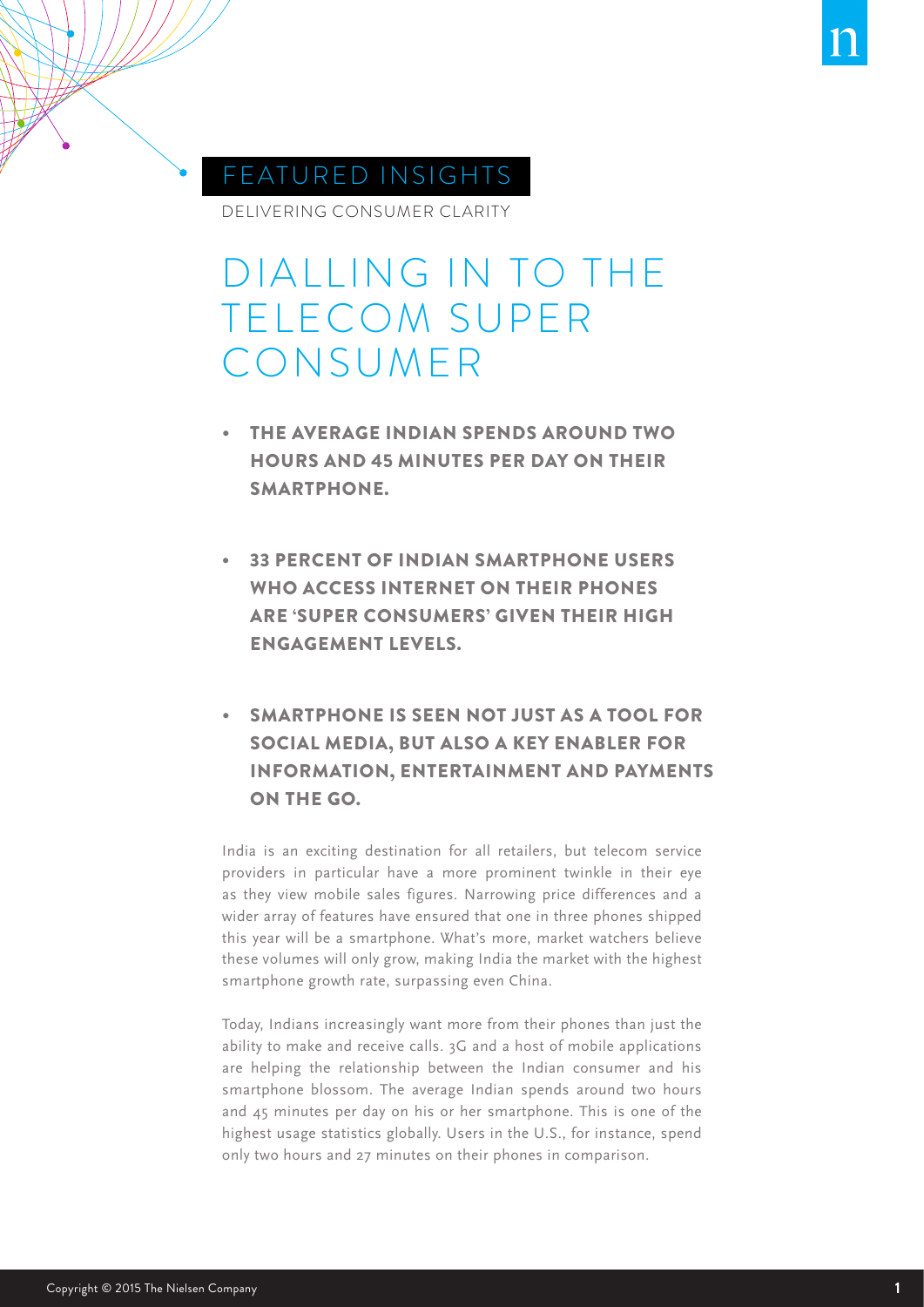## **THE TELECOM SUPER CONSUMER**

While these numbers are impressive, a more interesting phenomenon has been the increase in a certain type of consumer. Heavy users of the Internet are also substantially more involved with their phones than regular consumers. Although 33 percent of smartphone users heavily use internet on their phones, these "Super Consumers" can be very influential in trendsetting and influencing behaviours. They are also a huge area of opportunity for marketers of mobile applications, online products and digital services.

### **SO WHO IS THIS SUPER CONSUMER?**

Based on data usage habits, we segmented smartphone users into three groups – heavy, medium and light. While the top 33% and the bottom 33% constitute heavy and light users respectively, the remaining have been considered medium users.

The telecom super consumer typically is a tech-savvy, urban smartphone user and they utilize three times more data than regular consumers.



THIRTY-THREE PERCENT OF ALL SMARTPHONE USERS WHO USE INTERNET ON THEIR PHONES ARE CONSIDERED SUPER CONSUMERS ON ACCOUNT OF THEIR HEAVY INTERNET USAGE, AS WELL AS THEIR ENGAGEMENT WITH THE DEVICE AND THE SERVICES OFFERED.

#### **AVERAGE MONTHLY MOBILE DATA CONSUMPTION**



#### **MOBILE DATA CONSUMED (GB/MONTH); MAR '15**

Source: Nielsen Informate Mobile Insights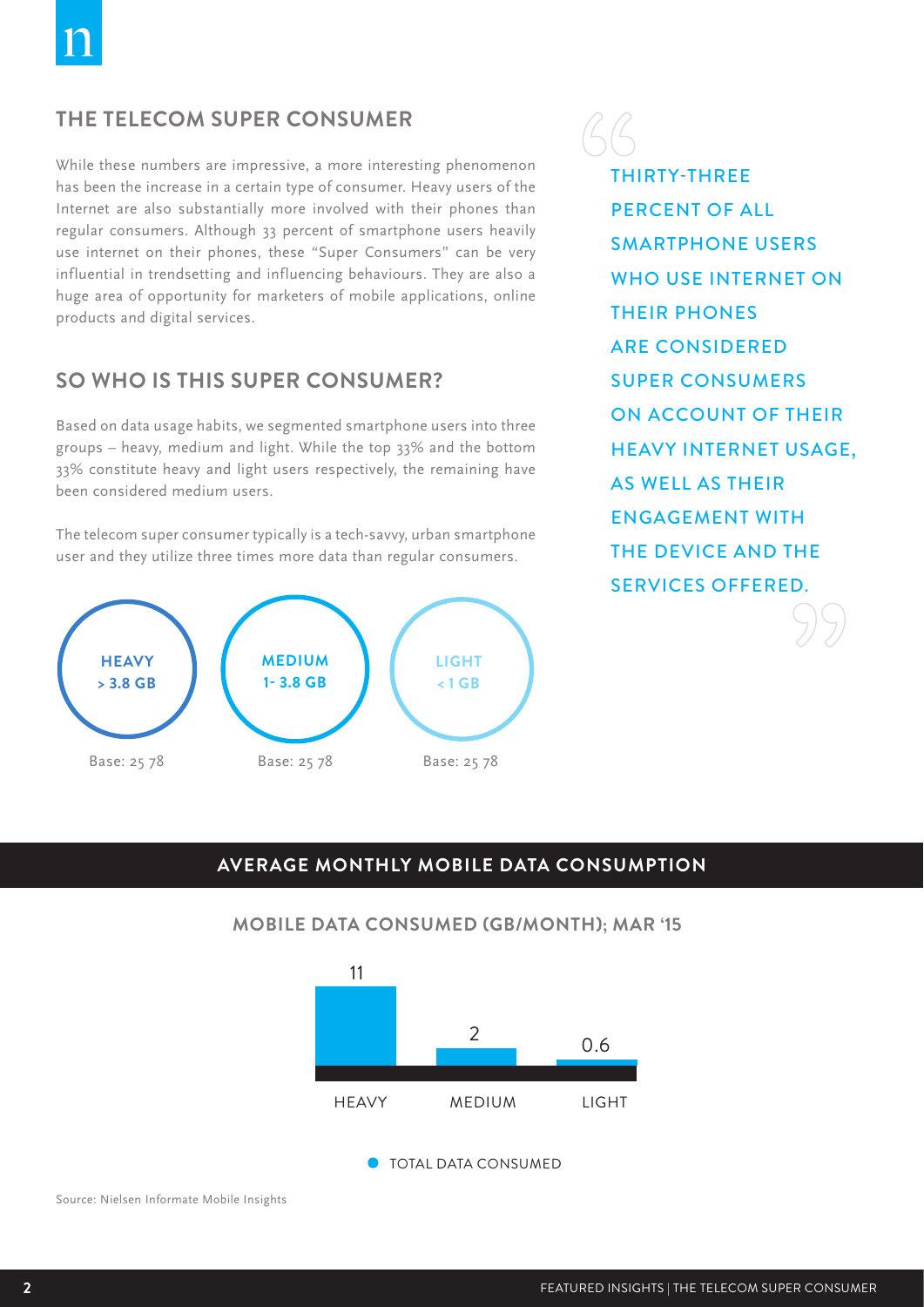They are more engaged on their devices, both online as well as offline. In fact, they spend 33 percent more time on their phones compared to regular consumers.

#### **ONLINE Vs. OFFLINE SMARTPHONE USAGE**



#### **TIME SPENT (MINS/DAY); MAR '15**

Source: Nielsen Informate Mobile Insights

 $\beta\beta$ 

While Indian telecom super consumers mostly use Wi-Fi, usage patterns indicate high consumption for mobile Internet using cellular data also among smartphone users.

THE TELECOM SUPER CONSUMER TYPICALLY IS A TECH-SAVVY, URBAN SMARTPHONE USER AND THEY UTILIZE THREE TIMES MORE DATA THAN REGULAR CONSUMERS.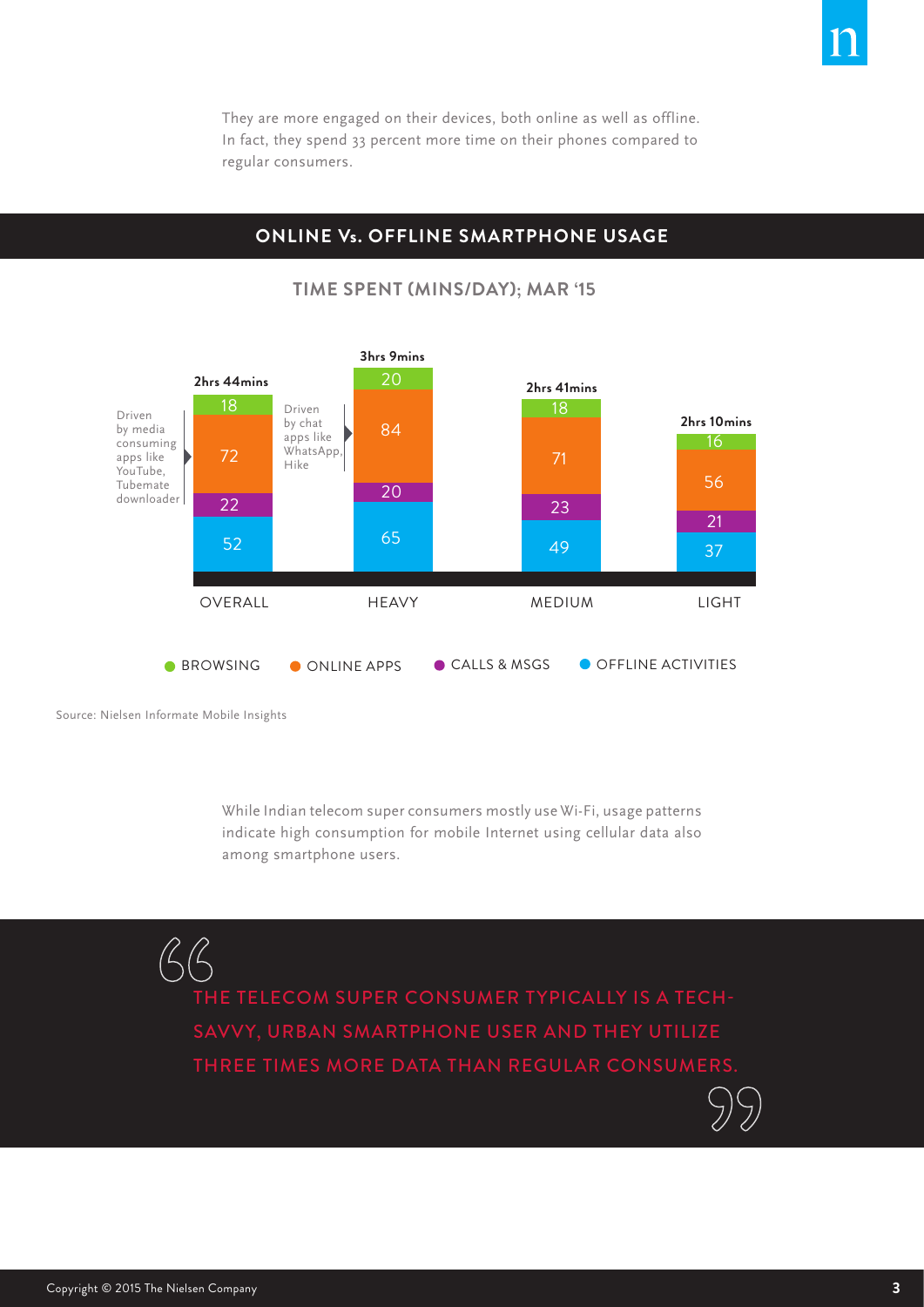#### **DATA USAGE**

#### **DATA CONSUMED (GB/MONTH); MAR '15**



Source: Nielsen Informate Mobile Insights All figs. in %

> Predictably, teenagers form a huge chunk of the super consumer strata. We found that the age group of 18 to 24 years spent approximately three hours per day on their smartphones. Also not surprising is the fact that the mobile world tends to feature more participation from men—80 percent of smartphone users are male while just 20 percent are female.

> There is a distinct correlation between the type of phone used and data usage patterns. Easy navigation and advanced operating systems (OS) enable frequent application downloads and media consumption, contributing to increased data consumption. Super consumers seem to favour the Android OS while users of the Symbian OS largely fall into the light user space.

SUPER CONSUMERS ARE THE BIGGEST USERS OF APPS, GAMES AND OTHER DIGITAL MEDIA, SPENDING 2X THE TIME GAMING & OVER HALF AN HOUR MORE ON APP STORES THAN OTHER SMARTPHONE USERS.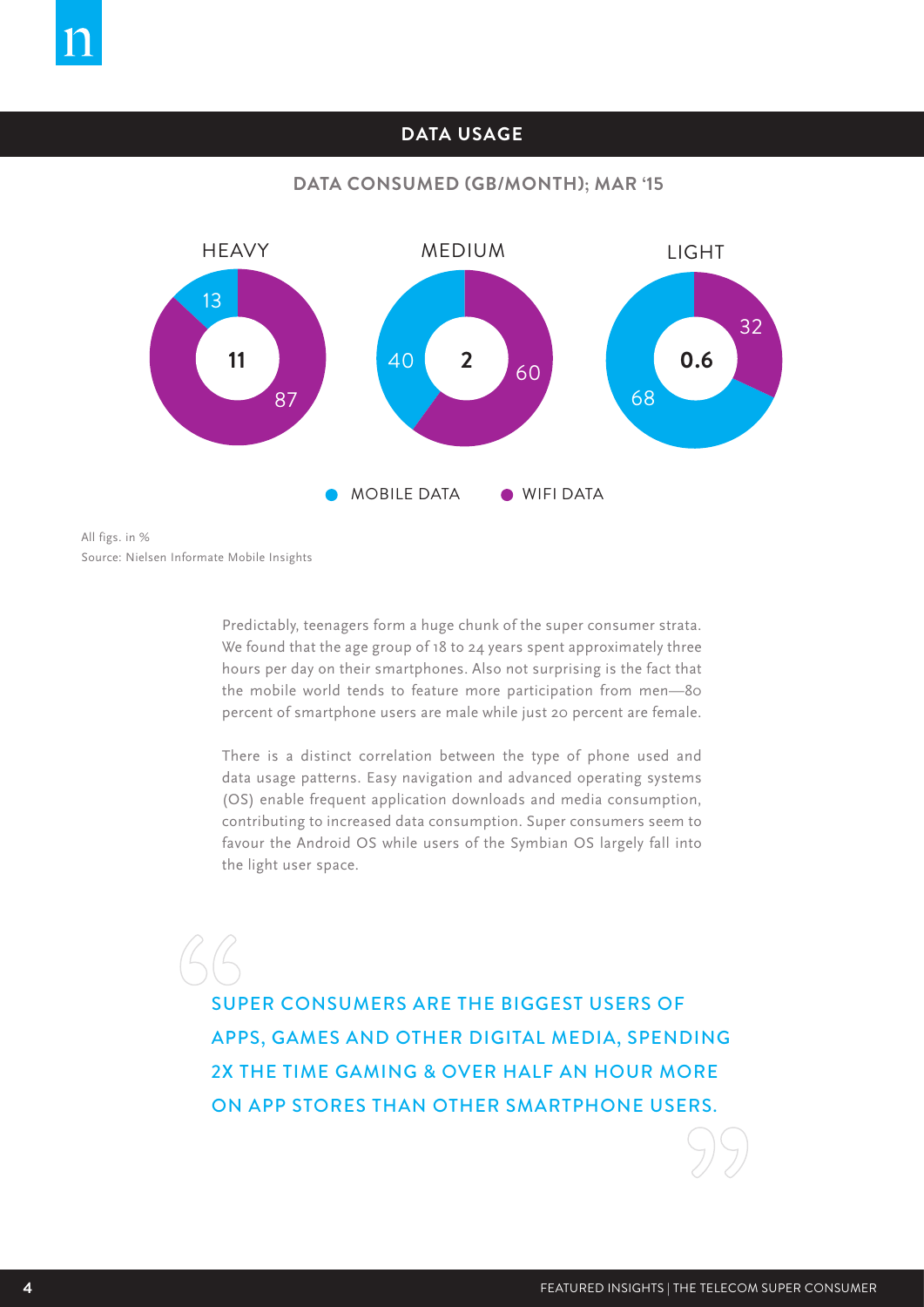#### **USER PROFILE**

**ALL USERS, MAR '15**



All figs. in %

Source: Nielsen Informate Mobile Insights Figs. on the right are indexed to the overall values.

## **TRACKING USAGE PATTERNS**

Given the inordinate amounts of time spent on their phones, it seems fairly obvious then, that super consumers are also the biggest consumers of applications, games and other digital media. In fact, they spend 50% percent more time on app stores than other smartphone users.

While data network reliability and performance are the key drivers of internet usage, ease of navigation and app usability are also important. Innovative and smart pricing strategies for apps will also help drive penetration and usage among the super consumers.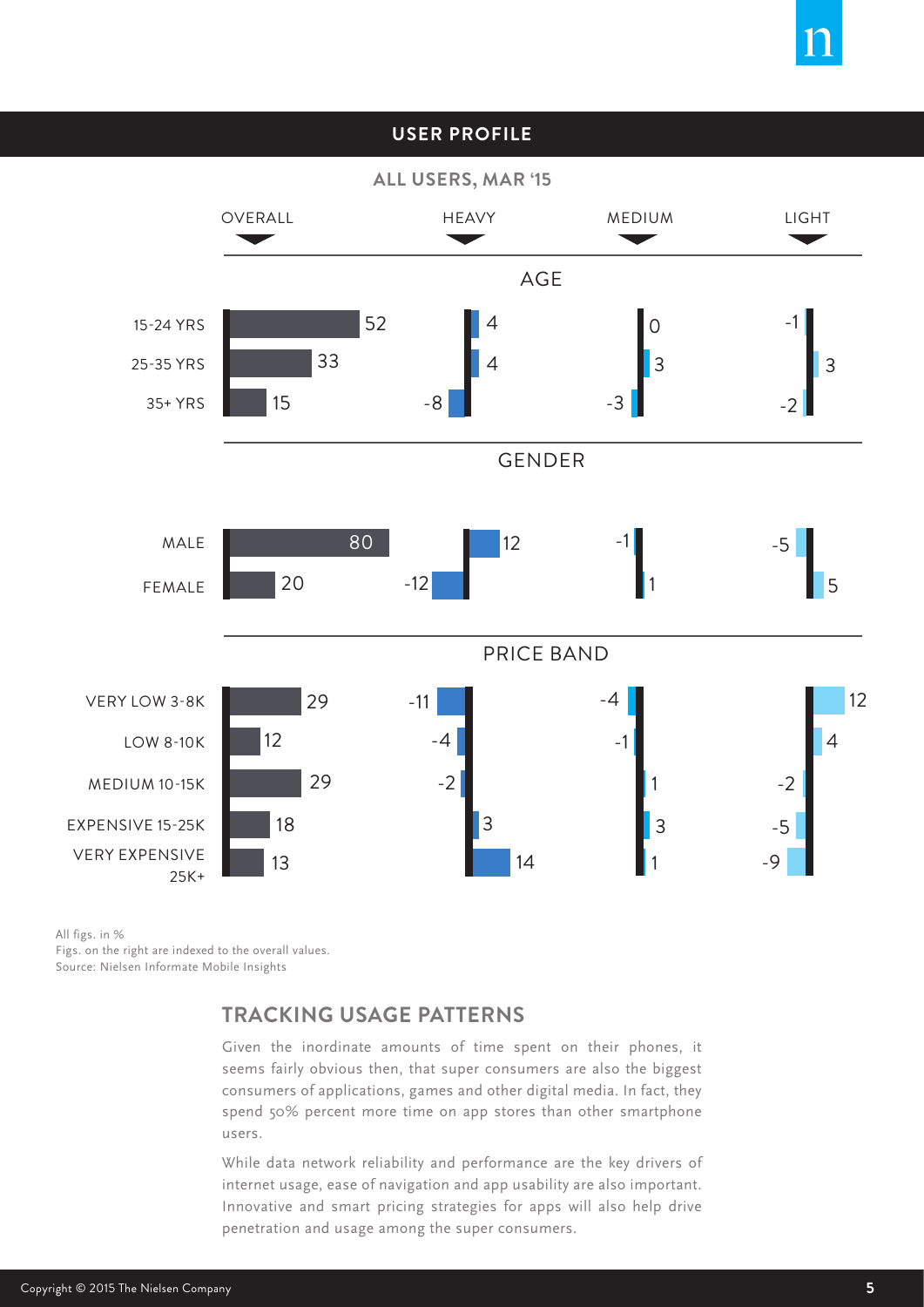

Source: Nielsen Informate Mobile Insights

It would be a mistake, however, to dismiss super consumers solely as social media junkies. It's not all about Facebook or Twitter. Consumers are increasingly using chat applications for business purposes, online shopping, watching videos online or even accessing digital media. Super consumers have also been pioneers in adopting the mobile payment apps, as well as other online financial payment services.

#### **MOBILE PAYMENT APPS USAGE**

49% 64% 51% 34%

**REACH (%)**

**TIME SPENT AMONGST USERS (MINS / MONTH)**



Source: Nielsen Informate Mobile Insights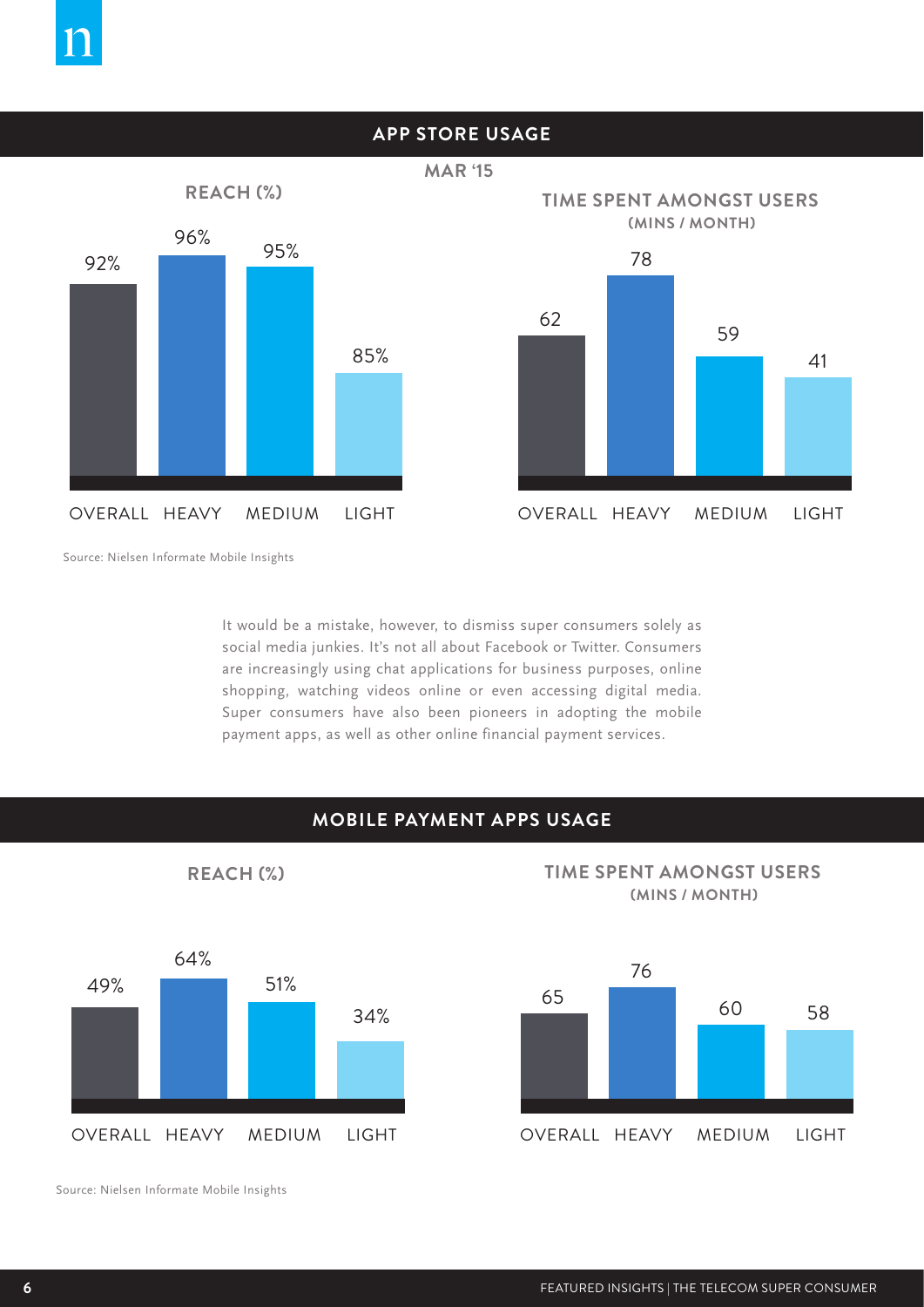## **WHAT'S THE GOOD NEWS?**

Super consumers present a big opportunity across the telecom industry, as these heavy users are also the ones ready to pay that extra buck for any useful and relevant services. Given their high engagement, they will also be willing to adopt newer services ahead of the curve. As a result, they present a very good opportunity for test marketing of newer services and applications.

However, for retailers and advertisers to cash in on this opportunity, it is highly imperative for the service providers to provide seamless data connectivity and experience. Super consumers are demanding a global experience, and poor broadband connectivity is still a huge challenge.

Nevertheless, preliminary forecasts indicate that smartphone usage in India is likely to exceed 45% by 2020. Reliable networks, as well as wider arrays of apps and digital solutions will positively affect numbers within this sector. More importantly, it will significantly change the way users interact, whether personally or professionally.

## **THE NIELSEN QUALITATIVE VIEW**

## **ARE TELECOM SUPER CONSUMERS EARLY ADOPTERS?**

BY: SIMERAN SETH, NIELSEN INDIA

- Digital media and smartphones are changing the way we live. No longer is the mobile meant only for calls.
- Push-email and mobile internet have enabled business transactions to become faster and easier. Speed and responsiveness are non-negotiable. "You can be late to office, but you must login to work on time."
- With increased individualization and a strong sense of identity and space, smartphones are becoming our confidantes, and users find solace in the myriad connectivity options that smartphones offer.
- The convenience of staying connected on the phone has empowered Indian consumers as they begin to shop/talk/ work/relax – all through the hand phone.
- Is it then only a matter of time before the telecom super consumer forms one of the largest segments?